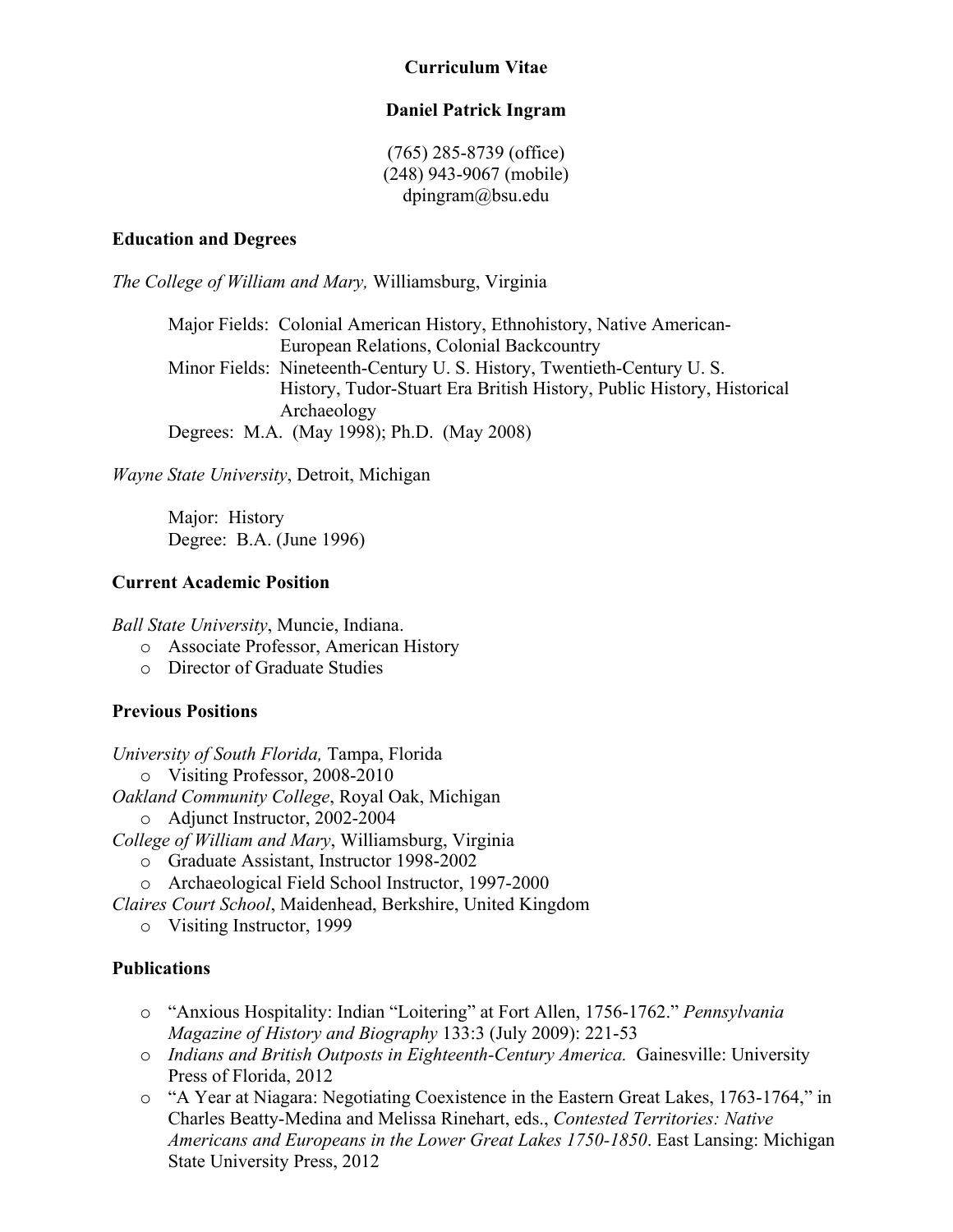### **Book Reviews**

- o David L. Preston, *The Texture of Contact: European and Indian Settler Communities on the Frontiers of Iroquoia, 1667-1783*. In *Pennsylvania Magazine of History and Biography* 134:2 (April 2010)
- o John W. Hall, *Uncommon Defense: Indian Allies in the Black Hawk War*. In *Michigan Historical Review* 36:2 (Fall 2010)
- o Michelle LeMaster, *Brothers Born of One Mother: British-Native Relations in the Colonial Southeast.* In *Journal of American Ethnic History* 33:3 (Spring 2014)
- o William J. Campbell, *Speculators in Empire: Iroquoia and the 1768 Treaty of Fort Stanwix*. In *Pennsylvania Magazine of History and Biography* 138:1 (January 2014)
- o William H. Bergman, *The American National State and the Early West*. In *Ohio Valley History* 14:1 (Spring 2014)
- o Ian K. Steele, *Setting All the Captives Free: Capture, Adjustment, and Recollection in Allegheny Country*. In *Virginia Magazine of History and Biography* 122:2 (2014)

# **Presentations**

- o "Anxious Hospitality at Fort Allen, 1755-1758," Ohio Country Conference, April 9-10, 2016.
- o "Violence, Diplomacy, and Coexistence in the Eastern Great Lakes," Eastern American History Conference, Fort Pitt Museum, Heinz History Center, Pittsburgh, PA, April 21, 2013.
- o "The Foundations of America," Teaching American History Grant, Indiana Academy for Science, Mathematics, and Humanities. Muncie, IN. Five presentations from January 2011 through January 2013.
- o "Souls and Society: Inventing National Identity in Colonial America." Teaching American History Grant, School District of Manatee County. Cortez, FL, January 21, 2009.

# **Courses Taught at Ball State University**

- o *HIST 201 American History, 1492-1876*
- o *HIST 400 – Colonial America, 1492-1756*
- o *HIST 401 The American Revolution*
- o *HIST 421 Indians in American History*
- o *HIST 612 Seminar on Modern Historiography*
- o *HIST 621 Studies in Early American History to 1877*

# **Grants and Funded Projects**

- o Graduate Enrollment Marketing Plan, primary researcher and writer. Graduate School, Ball State University, November 2014. (3 year grant)
- o The World of George Rogers Clark DVD and Curriculum Project, consultant

# **Archaeological and Anthropological Projects**

- o History Faculty Mentor, Fort Recovery Project, Applied Archaeology Labs and the Department of Anthropology, Ball State University, Fall 2010 to present
- o Apprentice/Project Archaeologist, Rich Neck Plantation, Colonial Williamsburg Foundation, Summer 1996-1998; 2000
- o Project Archaeologist, Nassau Street Site, Colonial Williamsburg Foundation, Summer 1999